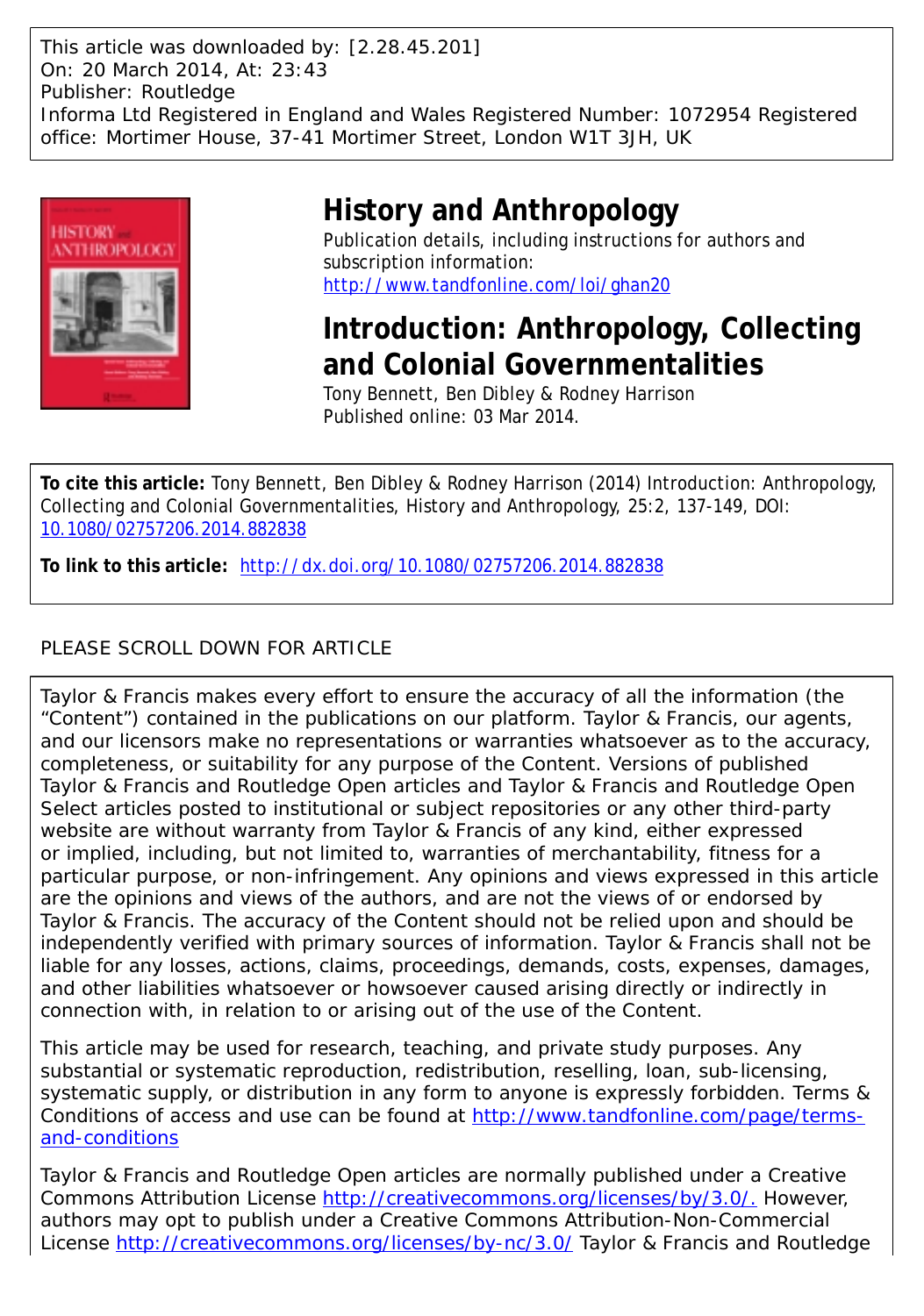Open Select articles are currently published under a license to publish, which is based upon the Creative Commons Attribution-Non-Commercial No-Derivatives License, but allows for text and data mining of work. Authors also have the option of publishing an Open Select article under the Creative Commons Attribution License [http://](http://creativecommons.org/licenses/by/3.0/.) [creativecommons.org/licenses/by/3.0/.](http://creativecommons.org/licenses/by/3.0/.)

**It is essential that you check the license status of any given Open and Open Select article to confirm conditions of access and use.**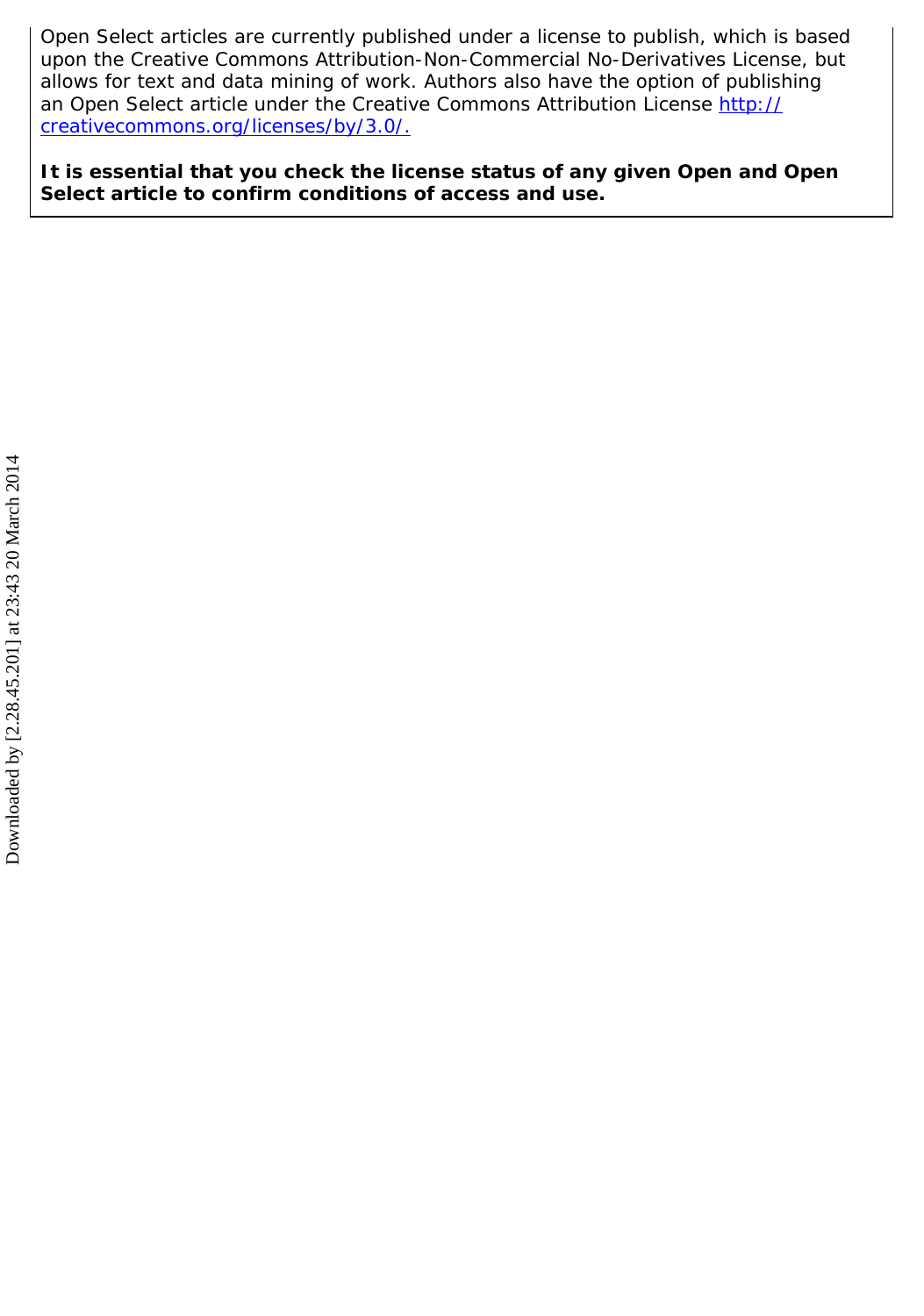Routledge Taylor & Francis Group

# Introduction: Anthropology, Collecting and Colonial Governmentalities

## Tony Bennett, Ben Dibley & Rodney Harrison

This special issue contributes to an emerging literature on the materialities of colonial government by considering the changing relations between practices of data collecting, styles of anthropological knowing and modes of governing which target the conduct of colonial and metropolitan populations. Drawing on comparative studies from Australia; the Australian administered territory of Papua; France; French Indo-China; New Zealand; North America and the UK; the papers consider the implications of different forms of knowledge associated with practices of collecting—anthropology, archaeology, folklore studies, demography—in apparatuses of rule in various late nineteenth and early twentieth-century contexts. This introduction outlines the rationale for the volume and elaborates the concept of "anthropological assemblage" which helps focus the authors' explorations of the socio-technical agencements which connected museum, field, metropolis and colony during this period. In doing so, it points towards a series of broader themes—the relationship between pastoral power and ethnographic expertise; the Antipodean career of the Americanist culture concept; and the role of colonial centres of calculation in the circulation of knowledge, practices of collecting and regimes of governing—which suggest productive future lines of inquiry for "practical histories" of anthropology.

Keywords: Anthropological Assemblages; Collecting; Governmentality; Materiality; Museums

Correspondence to: Ben Dibley, Institute for Culture and Society, University of Western Sydney, Sydney, Australia. Email: [ben.dibley@gmail.com](mailto:ben.dibley@gmail.com)

<sup>© 2014</sup> The Author(s). Published by Taylor & Francis.

This is an Open Access article. Non-commercial re-use, distribution, and reproduction in any medium, provided the original work is properly attributed, cited, and is not altered, transformed, or built upon in any way, is permitted. The moral rights of the named author(s) have been asserted.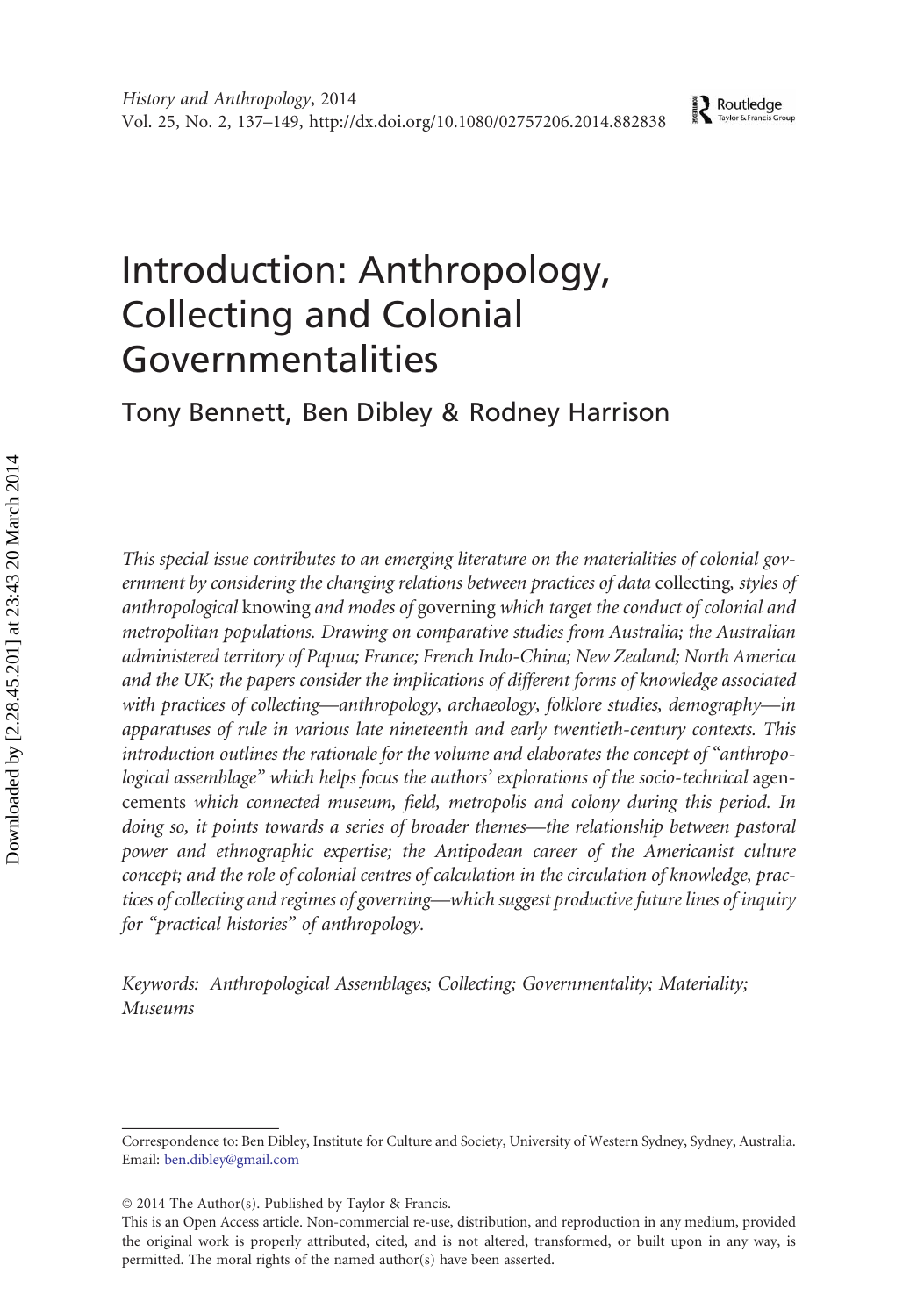The papers brought together in this special issue of History and Anthropology have their origin in the workshop, "Colonial Governmentalities", held in late October 2012 and hosted by the Institute for Culture and Society at the University of Western Sydney. The impetus for this event was the research collaboration, "Museum, Field, Metropolis, Colony: Practices of Social Governance". [1](#page-13-0) We provide a brief outline of this initiative as a context for situating this special issue. We then identify the intellectual rationales that cohere the papers that are brought together here, and indicate how each paper contributes to their development. We then identify a further set of connecting themes emerging from the papers which suggest productive avenues for future inquiry as a prelude to our conclusion.

#### **Context**

"Museum, Field, Metropolis, Colony" examines the changing relations between museum practices and the governance of metropolitan and colonial populations during the early development of anthropology's fieldwork phase. Comparative in approach, it focuses on a series of case studies: the Torres Strait Expeditions and the influence of their team members, particularly Alfred Cort Haddon, in developing anthropology in Britain and the Dominions as a university discipline and an administrative science; Baldwin Spencer's and Frank Gillen's fieldwork in Central Australia and Spencer's roles as director of the Museum of Victoria and as Protector of Aborigines; Franz Boas' involvement in the Jesup North Pacific Expedition, his curatorial work at the American Museum of Natural History, and his influence on the early development of multicultural policies in the USA; Paul Rivet's and Georges Henri Rivière's roles in the establishment of the Musée de l'Homme and the Musée des Arts et Traditions Populaires and the relationship of French ethnology to the administration of French West Africa and Indo-China and to the study and display of provincial folklore; Mass Observation as a form of "anthropology at home" and its role in the development of new forms of cultural governance in the UK; and Māori and Polynesian ethnography as it developed under the auspices of Wellington's Dominion Museum and Dunedin's Otago Museum, and its role in New Zealand's assimilation policies and the administration of its Pacific dependencies.

These case studies are examined with the intention of investigating: first, how museums became more closely involved in the governance of colonized populations during the early fieldwork phase of anthropology's history; and second, the differences and similarities between the roles of museums in these respects in "settler" and conquest colonial contexts. The project also advances a number of theoretical concerns that (a) explore the implications of Foucault's account of liberal government for approaches to the practical histories of anthropology in both colonial and metropolitan contexts, as well as across and between them; and (b) develop and apply new theoretical concepts and methods for the analysis of museums by exploring the relations between governmentality theory, assemblage theory and actor-network theory for the light they throw on the institutional properties and entanglements of museums.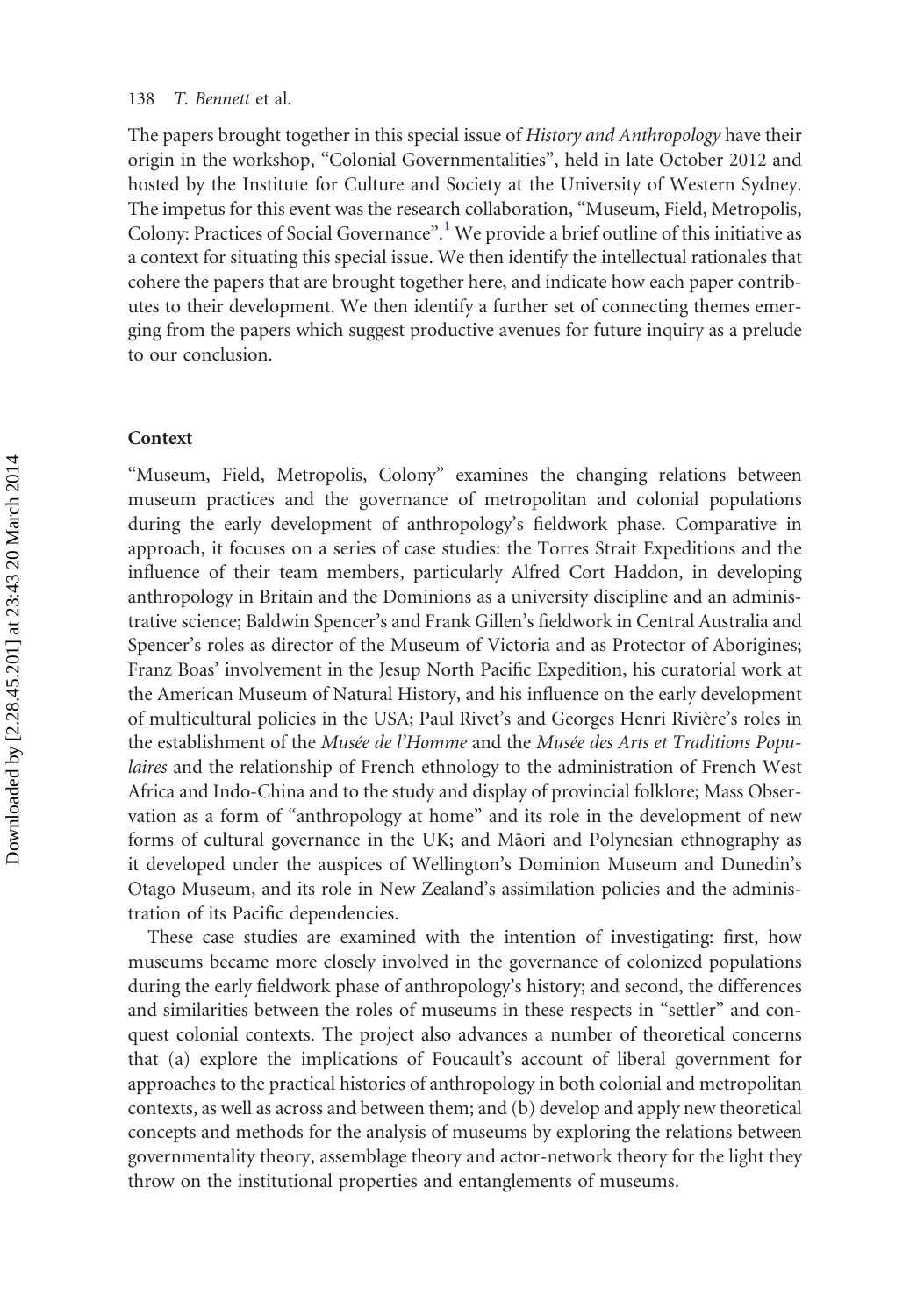The workshop brought together an international group of researchers that included the project's team and invited participants to share work that addressed these concerns.<sup>2</sup> Participants were invited to examine questions of colonial governmentalities by investigating the ways in which practices of collecting cultures were connected with those targeting the conduct of colonial subjects and populations: that is, with the implications of different kinds of knowledge associated with practices of collecting—anthropology, archaeology, folklore studies and demography—for the functioning of apparatuses of rule in various late nineteenth and early twentieth-century colonial contexts. This special issue brings together a selection of these papers, revised and developed since their workshop presentations.

#### Rationales

The literature bringing a Foucaultian analytics of government to colonial situations is now rich and well advanced (Scott [1995;](#page-14-0) Stolar [1995;](#page-14-0) Bennett [2004](#page-13-0); White [2005](#page-14-0); Legg [2007](#page-14-0); Petterson [2012\)](#page-14-0). A significant contribution has been made by investigations of the role of anthropology in colonial government (Thomas [1994](#page-14-0); Pels [1997](#page-14-0); Pels and Salemink [1999\)](#page-14-0). These have supplied important insights into the processes through which colonial subjects and populations come to be constituted both as objects of knowledge and as sites of intervention. However, the recent "material turn" in cultural analysis informed by assemblage theory and actor-network theory has given cause to qualify and refine these arguments (Bennett and Joyce [2010](#page-13-0); Bennett and Healy [2011](#page-13-0)). In particular, this turn has insisted that greater attention be paid to the technologies, techniques and devices through which relations of knowledge and power are composed, and, through which relations between the governors and the governed are assembled. With regard to the analysis of colonial rule this has demanded more fine-grained investigations that trace the socio-technical assemblages in which particular expert knowledges are implicated and specific forms of authority are exercised (Bennett [2009](#page-13-0), [2010;](#page-13-0) Dias [2010;](#page-14-0) also see Otter [2007\)](#page-14-0). This special issue contributes to this emerging literature on the materialities of colonial government by taking as its focus a particular type of practice: the collection of anthropological data.

The essays gathered here deploy this optic to investigate how collecting practices are enmeshed in particular networks of relations (see also Bennett [2013](#page-13-0); Harrison [2013\)](#page-14-0). These concern the assemblages of human and non-human elements—of the human bodies, recording devices, paper techniques, theoretical statements and so on through which anthropological data are gathered, distributed and made calculable. Although regionally dispersed, drawing on the colonial experiences of Britain, France, North America, Australia and New Zealand, the case studies examined share a particular chronological focus, the late nineteenth and early twentieth centuries. In these different national contexts, this period is significant for the emergence of anthropology as a disciplinary knowledge formation, for the advancement of "native policy" as a scientifically informed administrative practice, and for related conceptions of its application "at home". As their point of departure, contributors have focussed on specific mechanisms of data gathering—whether they be those associated with the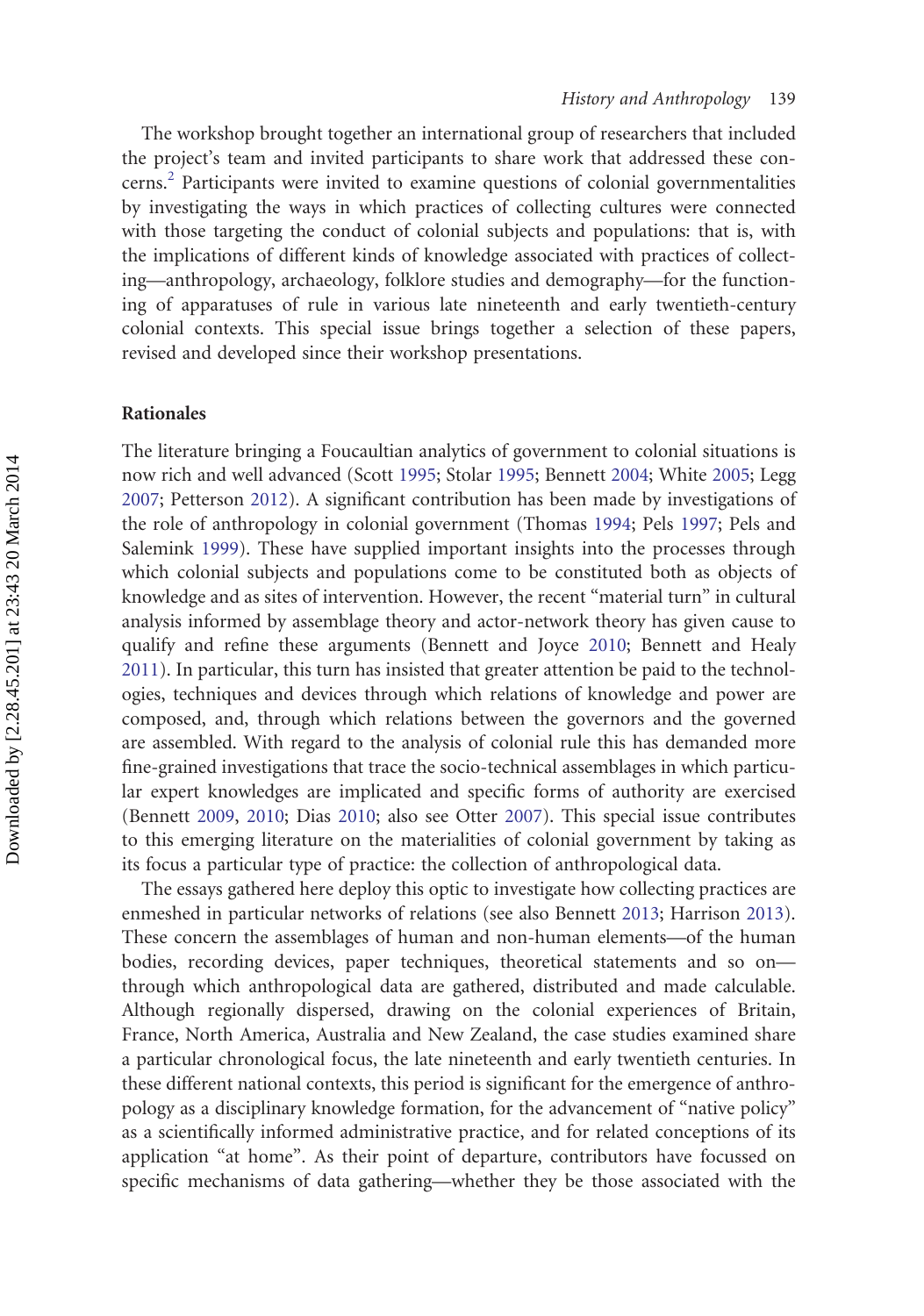museum collection, the photographic archive, the population census, the social survey or the anthropologist's office. By focussing on the socio-technical assemblages in which particular collecting practices are enmeshed, these papers map the trajectories of various "immutable and combinable mobiles" (Latour [1987\)](#page-14-0)—the photographic image, the collected object, the survey form and so on—through which ethnographic data become knowable, portable and programmable as they circulate from sites of gathering to centres of calculation and, once transformed by the ordering practices of such centres, back to the field in a variety of forms.

The papers also address questions of "the conduct of conduct" central to the analytics of government, examining how technologies of collection are implicated in shaping the conduct of both the governors and the governed. In this regard, it is important to note that the rubric, "colonial governmentalities", under which these essays are gathered, does not refer exclusively to situations of formal colonialism. Rather, it is used to evoke two connected but distinct sets of relations—one spatial and one political. The first concerns a regional distinction between the metropole and colony, which includes (though is not limited to) a geopolitical distinction, between, say, Britain and its dependencies. We are also concerned with the role of anthropology in the production of similarly organized relations within metropolitan powers between the capital city and its various hinterlands. The second concerns the distinction, which is central to Foucault's conception of liberal government, between those mechanisms of governing that work through the forms of freedom they organize and those which operate coercively. We are particularly interested in the divisions that colonial governmentalities work through in designating colonized populations—or sections thereof as being below the thresholds required for freedom's rule to be applied. Not limited to colonial subjects alone, such targets can also include the working classes, rural populations as "folk" subjects, as well as women and children. These groups have been subjected to directive forms of rule in which they too are denied—through similar logics to which their colonial counterparts were subject—the attributes deemed necessary for liberal subject-hood: the capacity to practice a responsibilized freedom.

What these papers share, then, is a concern with the analytics of colonial governmentality which seeks to investigate the regimes of practices through which particular anthropological entities—"the dying Native" (Rowse [2014](#page-14-0)), the habits of "the masses" (Harrison [2014](#page-14-0)), or the secret/sacred tywerrenge (Batty [2014\)](#page-13-0), for examples —emerge, stabilize and change as they work the interface between the governors and the governed. To draw out in more detail some of the key historical and theoretical coordinates that the papers engage, it is useful to consider the particular relationship between governmentality and anthropology in this period, and to elaborate on the concept of "anthropological assemblages" which implicitly or explicitly informs the approaches taken by each of the authors to their empirical material.

#### Governmentality and Anthropology

The period considered by the authors—from the late nineteenth century through to the Second World War—is a period during which the relationship between anthropology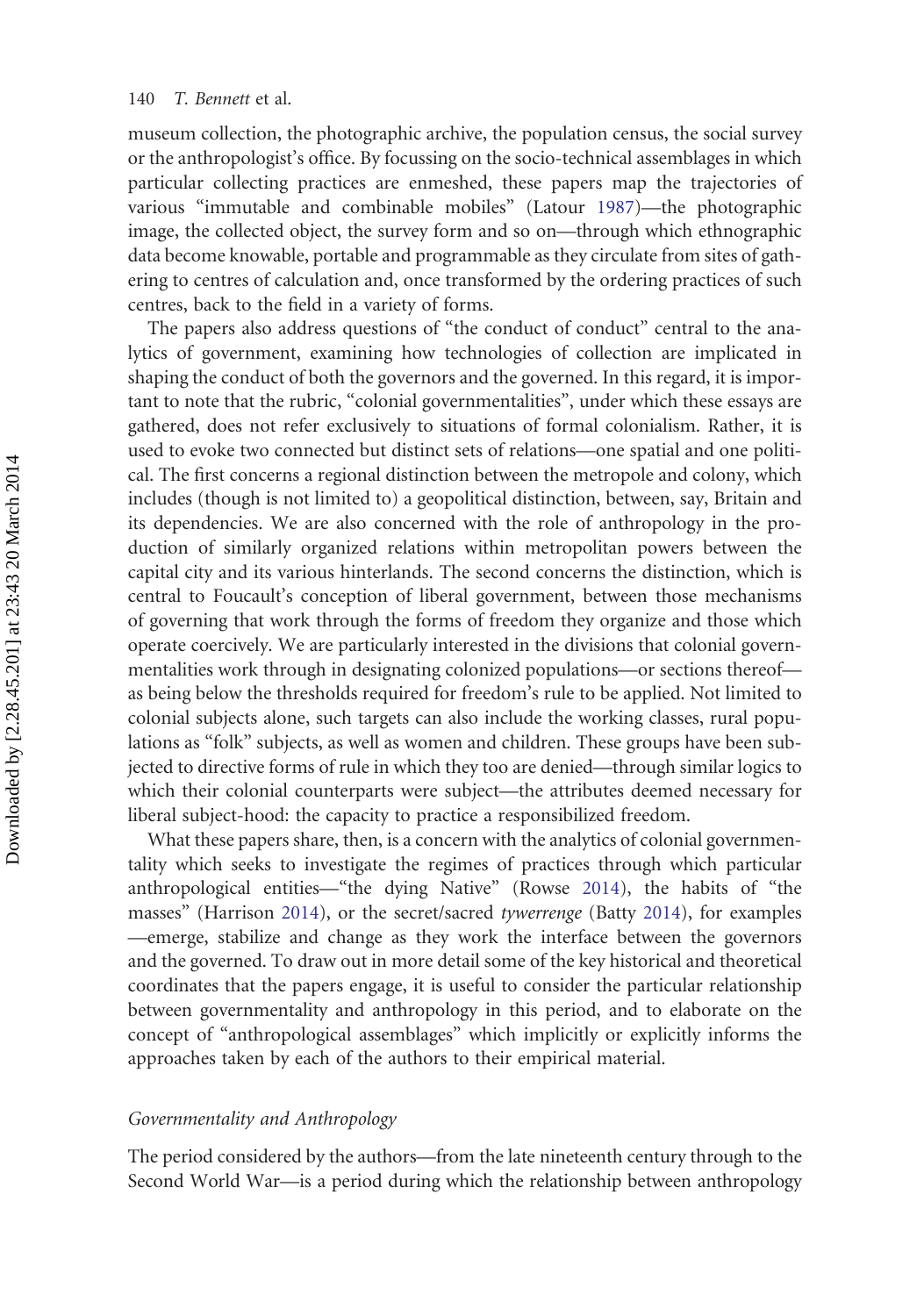and the state was transformed. Contributors discuss a range of initiatives in which anthropologists were initially involved outside of the state early in this period which later became aligned with state-sponsored programmes. In this they document a process Foucault ([2007,](#page-14-0) 109) termed "the governmentalisation of the state" where relations come to be "established between political rule and other projects and techniques for the calculated administration of life" (Miller and Rose [2008](#page-14-0), 69). However, read collectively, the papers also constitute an attempt to disconnect arguments about "the practical history of anthropology" from the assumption that the relationship between anthropology and governmentality can only be identified under circumstances where there is a direct or identifiable impact on the administrative practices of the state. Of course there are a number of instances where this can be demonstrated (see Dibley [2014,](#page-14-0) for example), but arguments about governmentality have a broader orientation: that of the respects in which knowledge practices provide means of acting on populations and individuals on the part of experts whose relations to state administrative practices might take many forms—as parts of administrative bureaus, or as agents outside such bureaus whose activities nonetheless impinge on and effect in various ways the discourses and apparatuses which such bureaus employ in conceptualizing, organizing, and legitimizing their practices (see Bennett [2014;](#page-13-0) Harrison [2014\)](#page-14-0).

Tony Bennett's formulations on the role played by the post-Boasian concept of culture in providing a "working surface on the social" offer a useful example. Here, Bennett, quoting John Dewey, argues that "culture" constitutes:

the mediating surface on and through which government, guided by science, must seek to shape passions, desires and interests by acting not "directly upon individuals but indirectly through their incorporation within culture" … in ways that allow a balanced apportionment of the relations between government and freedom. (Bennett [2014](#page-13-0), 151–152)

Culture in this sense becomes what Foucault has termed a "transactional reality", mediating the interface between the governed and the governing. But it would be misleading to limit our analyses of the relationship between governmentality and anthropology to the particular contours of the "culture" concept. Indeed, anthropology's distinctive contribution to processes of governing has consisted precisely in the variability of the conduits it has organized for acting on populations. Boasian "culture" provides one strong example of this (Bennett [2014\)](#page-13-0), but contributors to the special issue identify a number of other transactional realities which served to mediate relations of governmentality: "the dying native" (Rowse [2014](#page-14-0)), "native culture" (Dibley [2014\)](#page-14-0), and "morale" (Harrison [2014](#page-14-0)) are all examples of entities that have emerged to work this interface.

#### "Anthropological Assemblages"

Assemblage theory has been invoked in numerous ways to illuminate the practical histories of anthropology, perhaps most notably by Ong and Collier ([2005](#page-14-0)) in the attention they have drawn to its role in deterritorializing global assemblages of varied kinds. The term "anthropological assemblages" is proposed as a means of engaging with the ways in which, in their early twentieth-century forms, anthropological museums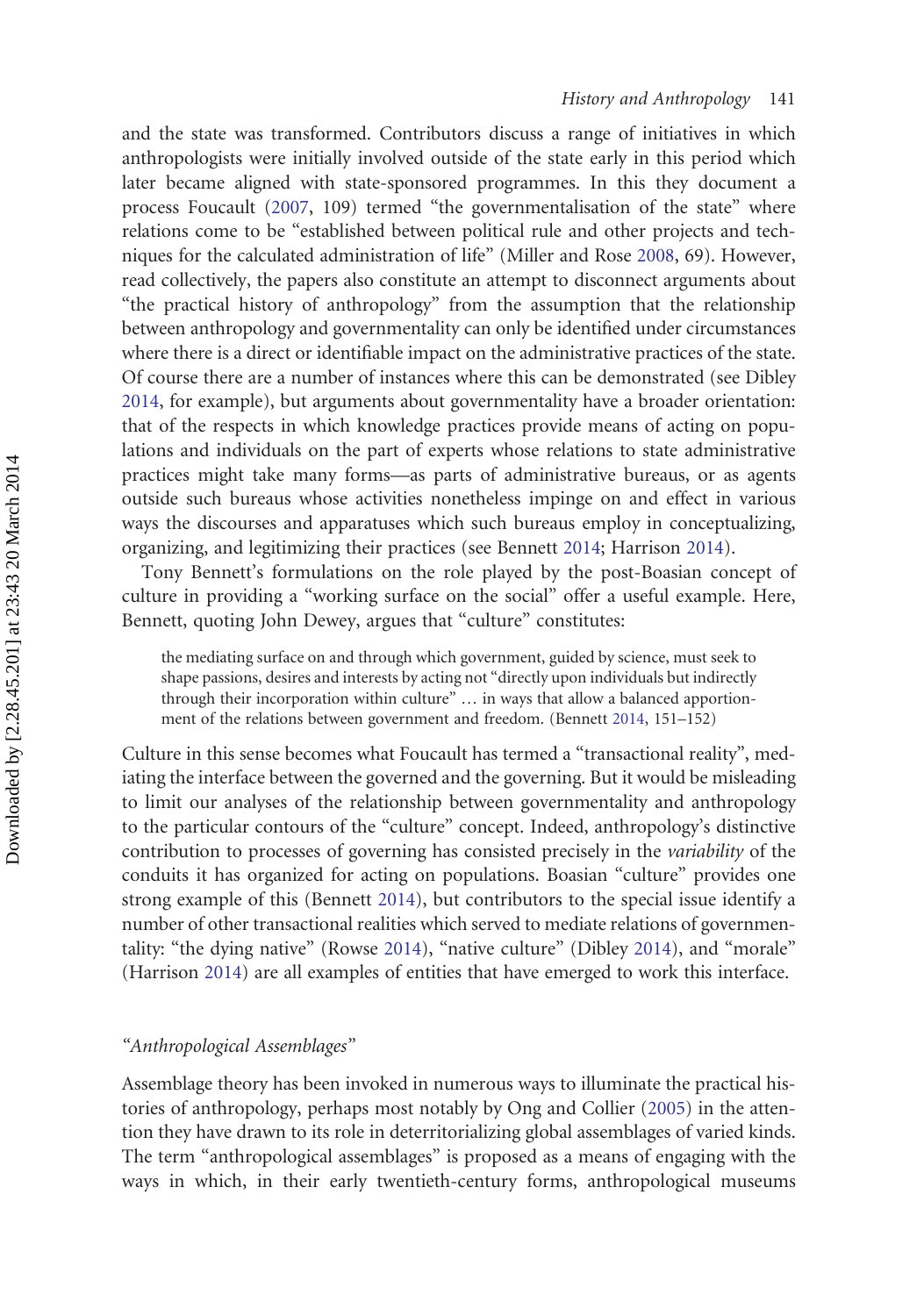operated at the intersections of different socio-material networks: those connecting them to the public spheres of the major metropolitan powers, those linking them to the institutions and practices of colonial administration, and those comprising the relations between museum, field and university. With regard to the last of these, Bennett [\(2013\)](#page-13-0) has proposed the concept of "fieldwork agencement" to cover much the same ground as Clifford's ([1992](#page-13-0), 100) concept of "the préterrain", but with two important differences.<sup>[3](#page-13-0)</sup> Bennett uses the term in a more restricted sense to refer to the more immediate forces—transport systems, the mediating roles of missionaries or colonial administrators, the technologies of filming or recording, the use of tents as locations in close proximity to but distinct from "the field"—organizing the fieldwork situation (Bennett [2013](#page-13-0)). Clifford's concept of the préterrain is more expansive, including the role of discursive factors and that of the longer set of networks—from point of conception and origin through to the fieldwork situation itself—which organize the anthropological encounter. However, the concept of agencement adds something that Clifford's account does not accentuate: a stress on the distribution of agency across the relations between human actors (anthropologists, Indigenous "subjects" and "informants") and non-human actors, particularly in recognizing the role of the various technical instruments and devices (film and sound recording instruments, cameras, callipers, anthropometers, etc.) which, depending on how "data" are defined, determine how they are collected and processed.<sup>[4](#page-13-0)</sup>

We intend the concept of "anthropological assemblages", then, to encompass (i) the whole set of relations and processes, from origin and conception, which condition anthropologists' routes to, conceptions of, and modes of entry into "the field", including the role of anthropological discourses—of culture, of "Man", of the environment, of race —within such processes; (ii) the relations between the anthropologists and the other agents—human and non-human—in the more immediate fieldwork contexts in which data are collected and subjected to initial processing; (iii) the routes through which the anthropologists return to "base", the mechanisms through which the materials and data they have collected are subjected to institutionally specific processes of ordering and classification; and (iv) the manner in which such materials and data are connected to the institutions and networks through which, whether in the public sphere, in relation to the tasks of colonial administration, or those of social management "at home", anthropology is governmentally deployed, by either state or non-state actors, to bring about changes in the conduct of specific populations. This concept provides a distinctive empirical and conceptual orientation to the papers collected in this special issue.

#### The Papers

In the opening paper Bennett investigates anthropology's changing affiliations with the apparatuses of the field, the museum and the university over the late nineteenth and early twentieth centuries. Examining these relations, he is concerned to analyse anthropology's place in relation to liberal governmentality. To this end, Bennett examines the different governmental rationalities informing the deployments of anthropology across the relations between museum, field, public and administrative practices associated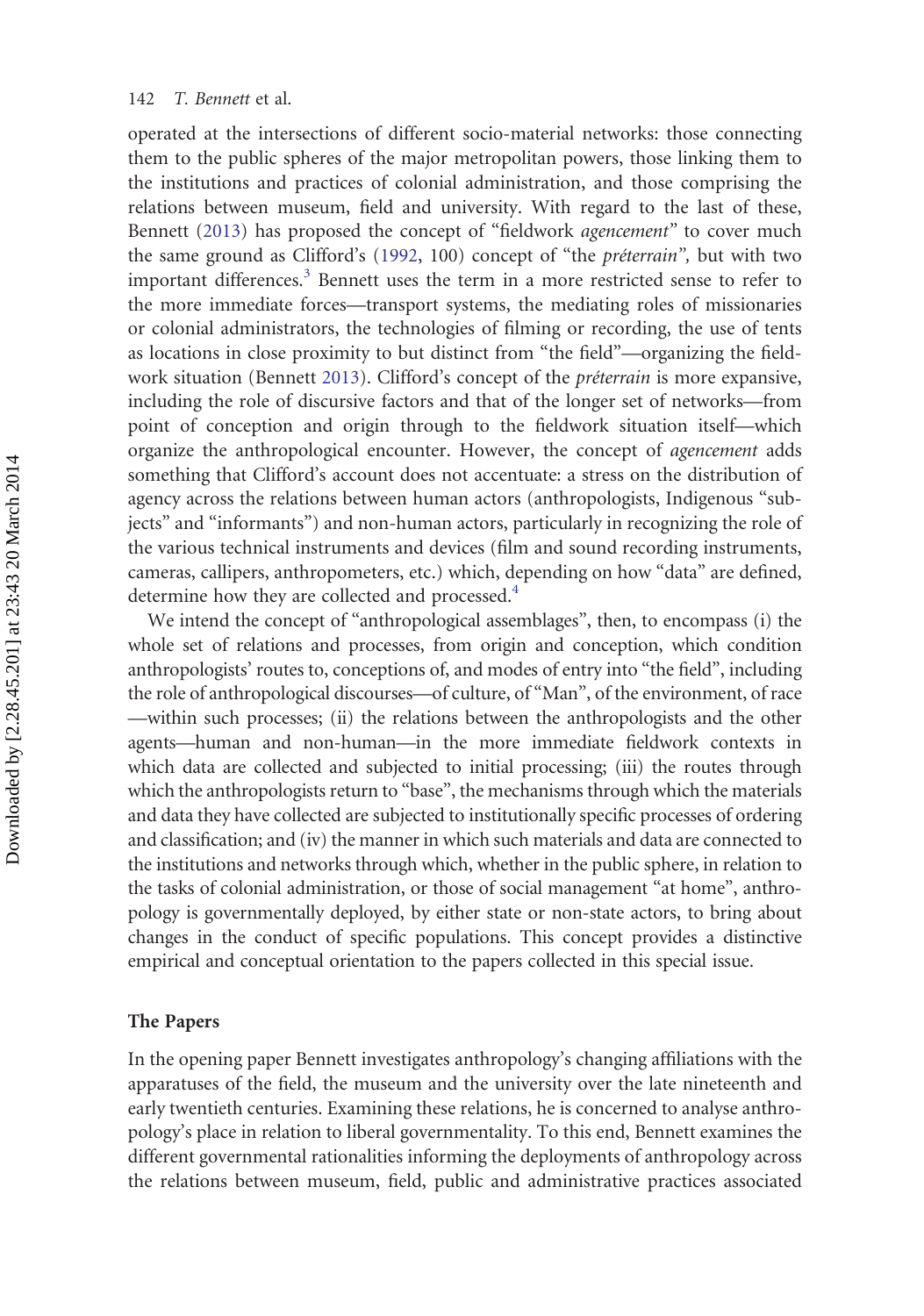with the early twentieth-century formations of Australian, American and French anthropology. He pays particular attention, in the last two cases, to the ways in which the relations between field and museum affected the exhibition practices of the Musée de l'Homme under Paul Rivet and the American Museum of Natural History under Franz Boas. Working with these formulations, Bennett traces the ways in which anthropology was implicated in liberal rule, particularly through its role in differentiating populations with respect to their varying capacities for freedom. He focuses particularly on varied aspects of the post-Boasian career of the culture concept in this regard.

The next two papers are concerned with the complex and ambivalent ways particular ethnographic technologies were folded into apparatuses of colonial rule. In her paper Elizabeth Edwards examines the photographic collecting practices of the Colonial Office over the 1860–1870s. Tracing the epistemic procedures through which photography and its role in colonial government operated, she qualifies arguments that posit a ready fit between colonial photography and colonial rule. Rather, Edwards provides an account of a more fragile colonial project in which the purpose and use of photographs were marked by uncertainty, where their acquisition was far from systematic and their evidential quality far from secure. Edwards argues that the photographic archive of the Colonial Office did not constitute information to be mobilized in colonial action, but rather served as a "form of reassurance" in the face of the radical contingencies of colonial rule. In her paper, Nélia Dias, provides an analysis of a research trip to former French Indo-China, which Paul Rivet, director of the Musée d'Ethnographie du Trocadéro (MET), conducted in the early 1930s under the auspices of the Ecole Française d'Extrême Orient (EFEO). Dias is concerned to investigate the affinities between administrative ethnographic practices and ethnographic research. She does so by examining the ethnographic surveys conducted by the EFEO and the relationships between local collectors in the field and the MET. In drawing out the geographical dimension of Rivet's Indo-China research and the role of colonial infrastructure in securing the submission of Indigenous populations, Dias argues that administrative ethnographic practices were oriented towards the management of territory, while ethnographic research focused on listing and registering ways of controlling the territory. Here the ethnography/administrative nexus was already so strongly forged as to render the project of an ethnographic museum redundant.

The fourth and fifth papers consider how particular museum and museum-like collecting practices, and their associated styles of knowledge, came to be aligned with various administrative practices governing colonial milieus and metropolitan publics. Fiona Cameron turns to a formative moment in the history of anthropology in New Zealand as it was institutionalized as both disciplinary and administrative knowledge directed at the material conditions of Indigenous life. She considers the anthropological apparatuses emerging under the auspices of the New Zealand state during the opening decades of the twentieth century, focussing on H. Devenish Skinner and his work on Māori and Pacific artefacts at both the Otago Museum and Otago University. Cameron traces the networks in which Skinner's collecting, teaching and research practices were located, emphasizing in particular the importance of Clark Wissler's "culture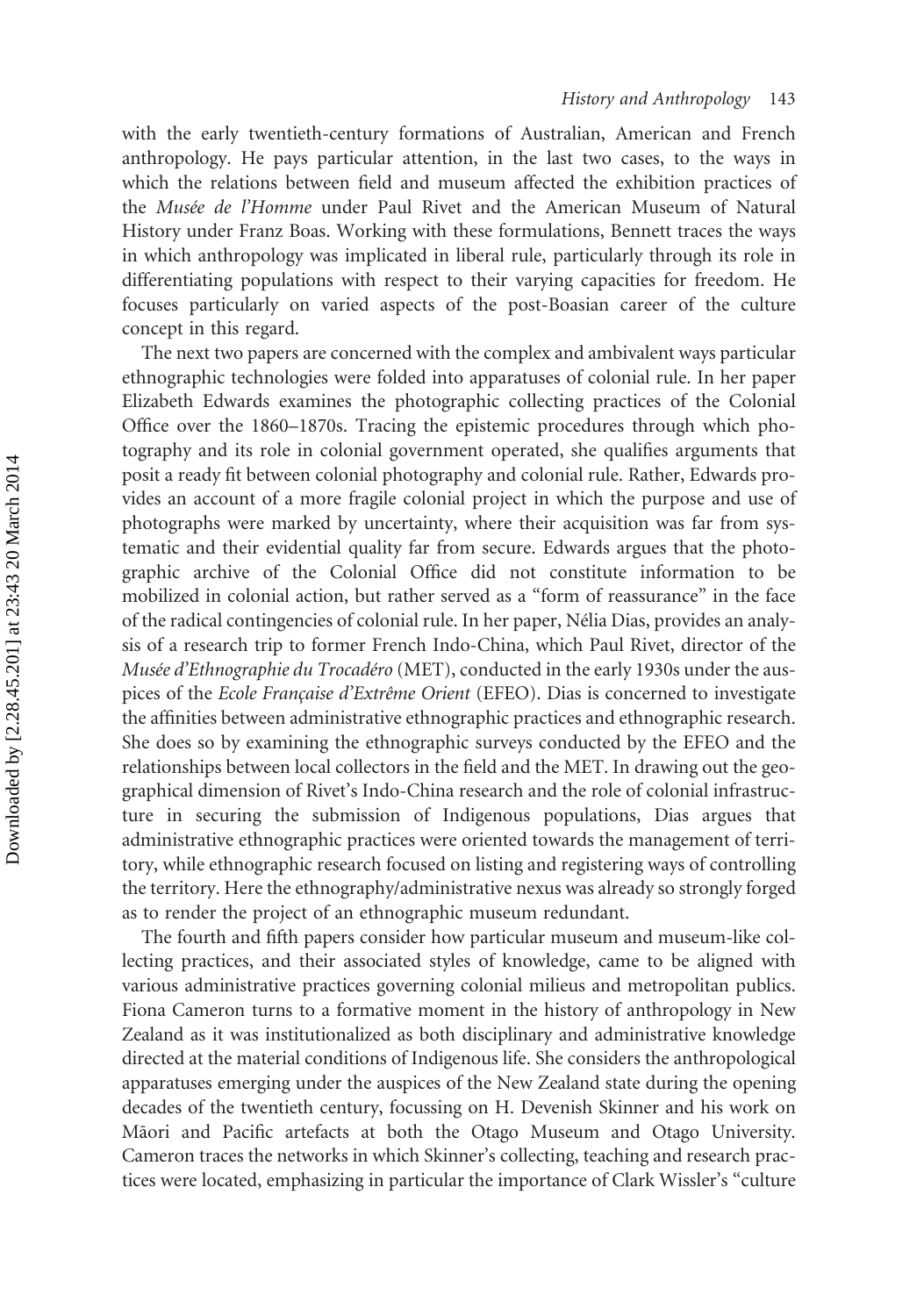areas" concept for these. Cameron considers how Skinner's research was linked with particular centres of calculation, especially through his association with the Board of Māori Ethnological Research. In his paper, Rodney Harrison reviews the project of Mass Observation by investigating its epistemic procedures, collecting practices and its connection with surrealism. He contends that Mass Observation was a "'museological' project", arguing not only from its conception that Mass Observation was an institution committed to the museal tasks of collecting, ordering, archiving and exhibiting, but that it also "conceptualized itself in museological terms". Harrison considers the ways in which Mass Observation brought together museological methods of collecting and assembling with new mechanisms of individual and collective self-watching, and the ways in which these "oligoptic" mechanisms became implicated in the emergence of new forms of metropolitan governance in Britain during the Second World War.

The sixth and seventh papers are concerned with how practices of collecting data regarding colonial populations were complexly entangled in regimes of colonial rule in ways that tested the veracity of the propositions of that rule. Tim Rowse considers "the dying Native story" as it was articulated in three settler societies, Canada, the USA and New Zealand, from the late nineteenth to the mid twentieth century. He investigates how census data on Indigenous populations came to adjudicate on the truth of this narrative and particularly in the ways in which Indigenous intellectuals mobilized such data in their arguments. Rowse teases out three senses in which the dying Native story could be taken as true or false. These concerned the ways in which Indigenous people might be said to be dying out or disappearing through catastrophic mortality, through miscegenation, or through the rapid attrition of native society. Rowse gives two examples of Indigenous intellectuals who, in the late nineteenth and early twentieth centuries, identified the first sense of "dying native" as the colonial narrative that they had to address and to falsify. This falsification was both discursive (they pointed to census data showing population recovery) and practical (they exhorted their people to change their ways, so that this population recovery would be sustainable). Implicitly or explicitly, this Indigenous project marginalized the scenarios of genetic adulteration and cultural loss that, at that time, preoccupied many anthropologists. Against the gloomy predictions of anthropology, the Indigenous intellectuals studied by Rowse asserted the knowledge claims of a demography that was rooted in the colonial state's capacity to manage and measure their people. In the seventh paper, Ben Dibley explores the development of government anthropology in the Australian Administered Territory of Papua during the interwar period. He argues that this corresponded with the assemblage of a new kind of anthropological actor: one which was framed in relation to new articulations of the administrative, museum and academic networks associated with the emergence of functionalist anthropology and one which was implicated in the new forms of rule associated with the doctrine of humanitarian colonialism, formally sanctioned by the League of Nations. He focuses on the collaborations and contestations of the government anthropologist, Francis Edgar Williams, and the Lieutenant Governor, Hubert Murray, as they negotiated competing anthropological claims for "being in the true" and their different governmental implications.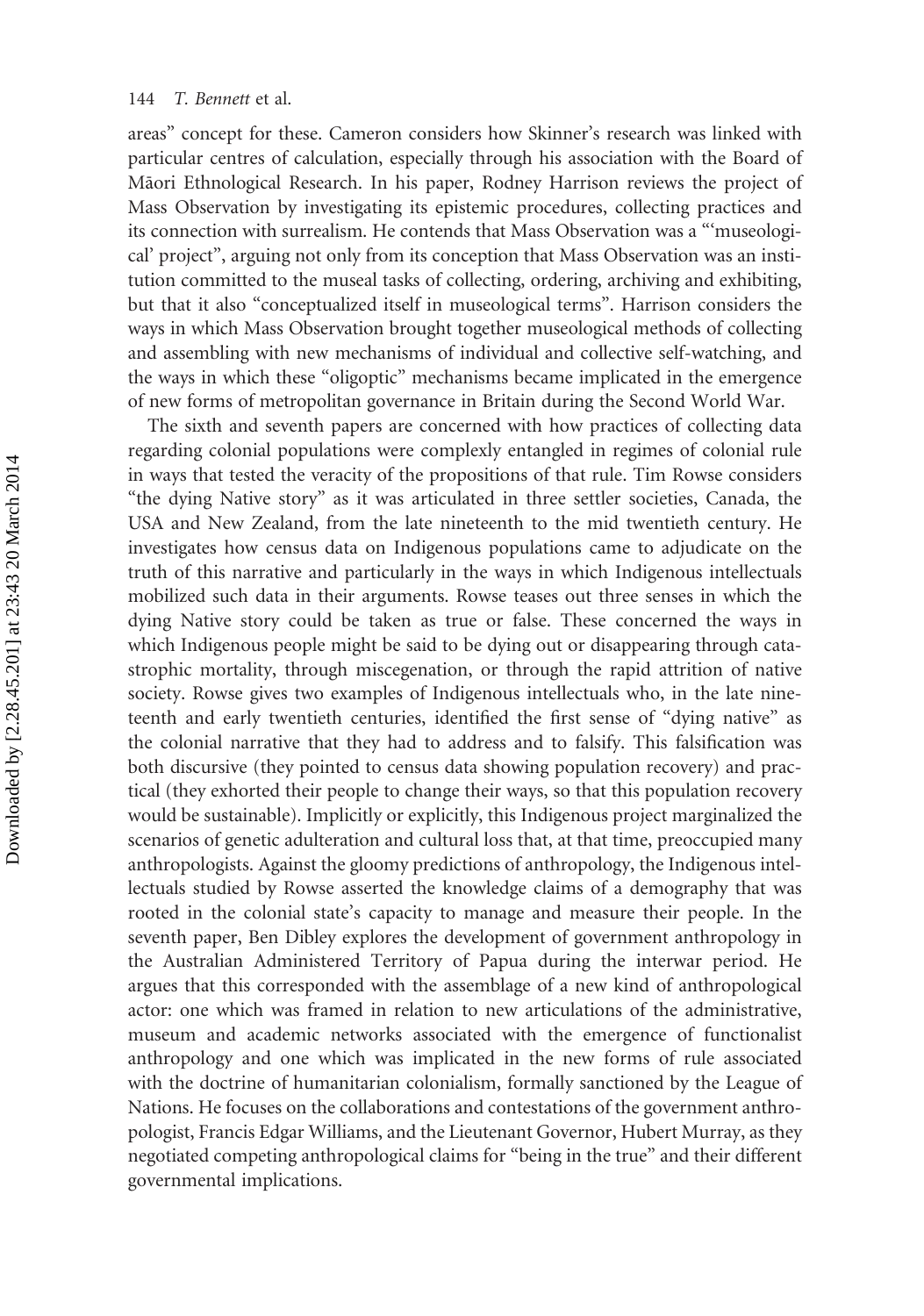The closing papers are concerned with questions of ethnographic expertise and Indigenous agency in programmes of colonial rule in two different antipodean settler formations. Conal McCarthy traces the circulation of objects, personnel and ideas through a series of institutions central to the administration of Indigenous populations in New Zealand and in its Pacific dependencies during the opening decades of the twentieth century, in particular, the Department of Native Affairs, the Dominion Museum, the Board of Māori Ethnological Research and the Polynesian Society. Focusing on the role of prominent Māori intellectuals and politicians, key among them Te Rangi Hiroa and Āpirana Ngata, McCarthy charts a simultaneous and paradoxical process of resistance and accommodation, contestation and collaboration between Indigenous leadership and the settler state. In the final essay, Philip Batty explores how a particular class of Aboriginal object, the secret/sacred tywerrenge, has been enrolled in colonial and post-colonial programmes directed at the government of Indigenous populations in Central Australia. For missionaries, these objects were impediments to Indigenous "salvation"; for anthropologists, like Baldwin Spencer, they were evidence for evolutionist formulations on the transformation of "primitive" religious beliefs into science; while, more recently, possession and knowledge of a tywerrenge have been used to determine ownership to traditional land and legal rights to it. To consider the complex folding of traditional Aboriginal religious belief into forms of colonial rule in which tywerrenges have been instrumental, Batty investigates two events—one a missionary intervention in 1928, the other a land claim hearing in the 1990s.

#### Connecting Themes

What all these papers share, then, is a concern with the ways the processes of data collection and modes of anthropological expertise on which they are dependent are enrolled in various governmental practices targeting the conduct of colonial and metropolitan populations and subjects. There are three further substantive themes that cut across the papers which are suggestive of future lines of inquiry.

#### Pastoral Power and Ethnographic Expertise

A number of the papers touch on the role played by ethnographic expertise in the relations between pastoral and governmental forms of power. This is substantially so in Batty's [\(2014](#page-13-0)) consideration of the ethnographic practices of a Lutheran mission, but it is also raised indirectly in Harrison's ([2014](#page-14-0)) and McCarthy's [\(2014](#page-14-0)) papers which share a concern with the ways in which forms of ethnographic expertise were folded into the practices of an emerging social welfare state. The point of connection here is Foucault's analysis of pastoral power, which he investigates as one of the modalities of power constitutive of his genealogy of governmentality. With its roots in the Christian tradition, the distinctiveness of pastoral power lies in the techniques that it mobilizes that simultaneously minister to the individual and to the community, "so as to improve the lives of each and every one" (Foucault [1981,](#page-14-0) 235). One of the key insights of Foucault's account is to distinguish between institutional pastoral power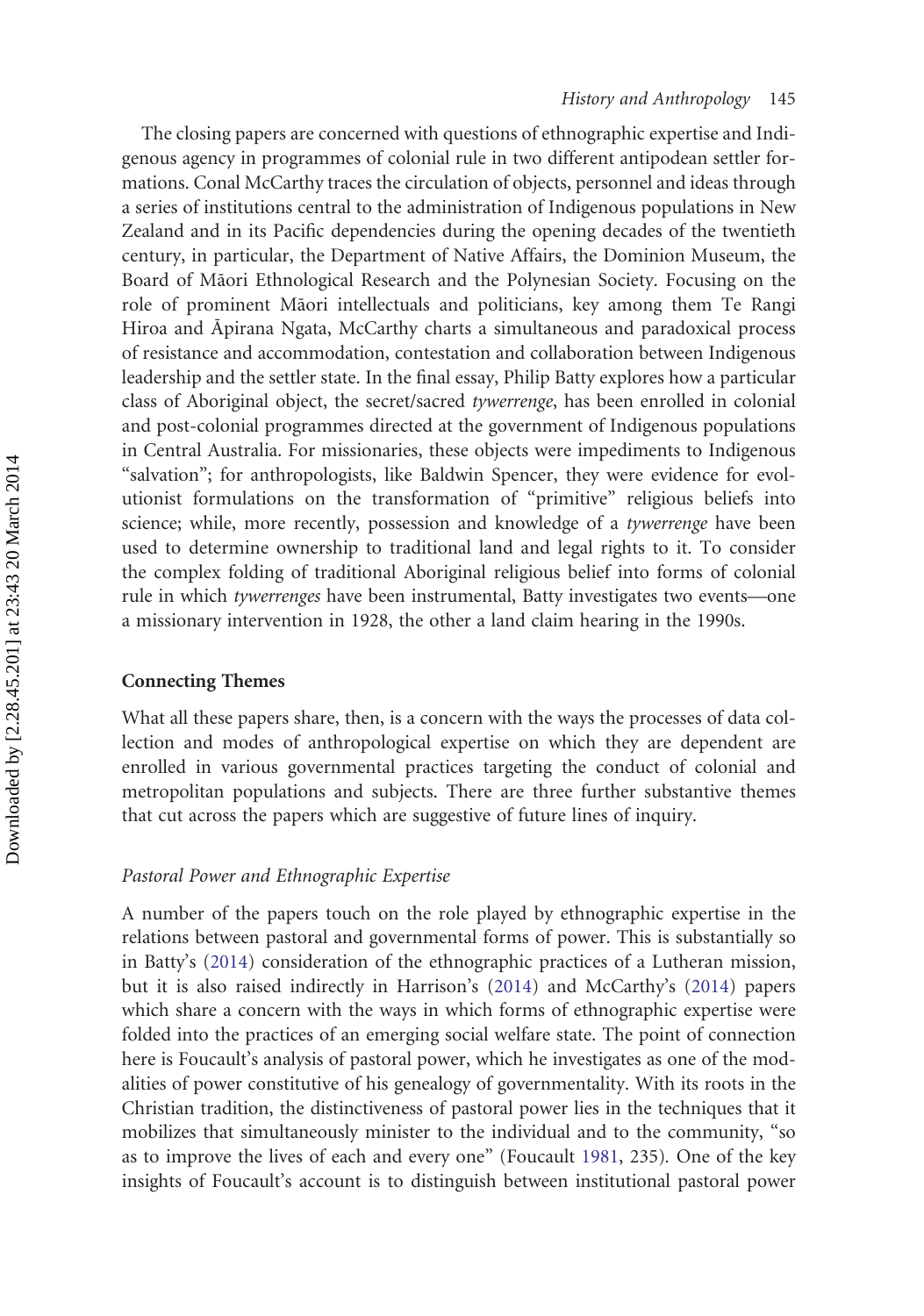and functional pastoral power. While the former, associated with religious institutions, has diminished in significance historically with increasing secularism, this has not witnessed a concomitant decline of the latter. Rather the techniques of pastoral power have become dispersed across other institutional forms, of which the practices of the welfare state have been a significant historical instance (Foucault [1981,](#page-14-0) 235). What the question of pastoral power opens in terms of the material discussed by contributors to this issue, then, are: first, the various ways in which ethnographic practices are implicated in its institutions—be it the mission (Batty [2014](#page-13-0)) or the health department (McCarthy [2014](#page-14-0)) or the Ministry of Information (Harrison [2014\)](#page-14-0). Second, and relatedly, it points to the ways in which techniques of pastoral power come to cut across practices of both colonial and liberal government inasmuch as ethnographic knowledge has come to concern itself less with the limits of freedom and more with pastoral care of the colonized—particularly with regard to their hygiene and morality. Third, it raises the question of "counter-conduct". It is in the context of his discussion of pastoral power that Foucault introduced the notion of counter-conduct to capture struggles over conduct that marked the theological contestations of the Reformation (Foucault [2007](#page-14-0), 227–248). There would seem to be utility in this concept for the history of anthropology, not only in relation to syncretic religious practices that marked Indigenous resistance movements, but also the practices that McCarthy ([2014\)](#page-14-0) describes in this issue, in which Māori elites practiced modalities of Indigenous governmentality which contested the Pakeha prescriptions of Māori conduct in the contexts of an emerging social welfare state.

#### The Antipodean Career of the Americanist Culture Concept

Another point of connection that emerges between a number of papers concerns the different governmental up-take and deployment of the Americanist concept of culture across the USA and New Zealand. This is particularly so around arguments concerning the plasticity of culture, one of the distinctive legacies of Boas's work. These connections occur in Rowse's [\(2014](#page-14-0)) and in McCarthy's ([2014\)](#page-14-0) papers, in relation to the arguments made by Māori intellectuals, Te Rangi Hiroa and Ngata and others, about the plasticity and adaptability of Māori culture. They also inform Cameron's [\(2014](#page-13-0)) paper which charts the contrasting influence of Wissler's culture area concept on New Zealand anthropology through the work of Skinner. The New Zealand case looks to provide the occasion to reflect on the ways in which different aspects of the Americanist tradition were picked up and used by different groups—Māori and Pakeha—in often contrasting programmes of government.

#### Colonial Centres of Calculation

Finally, papers share a concern with the varied and distinctive functions of offices, archives, collections, museums, storerooms and depots, particularly with the ways in which these different "sites" are related to the circulation of knowledge, practices of collecting and regimes of governing. In contending with these relations two concepts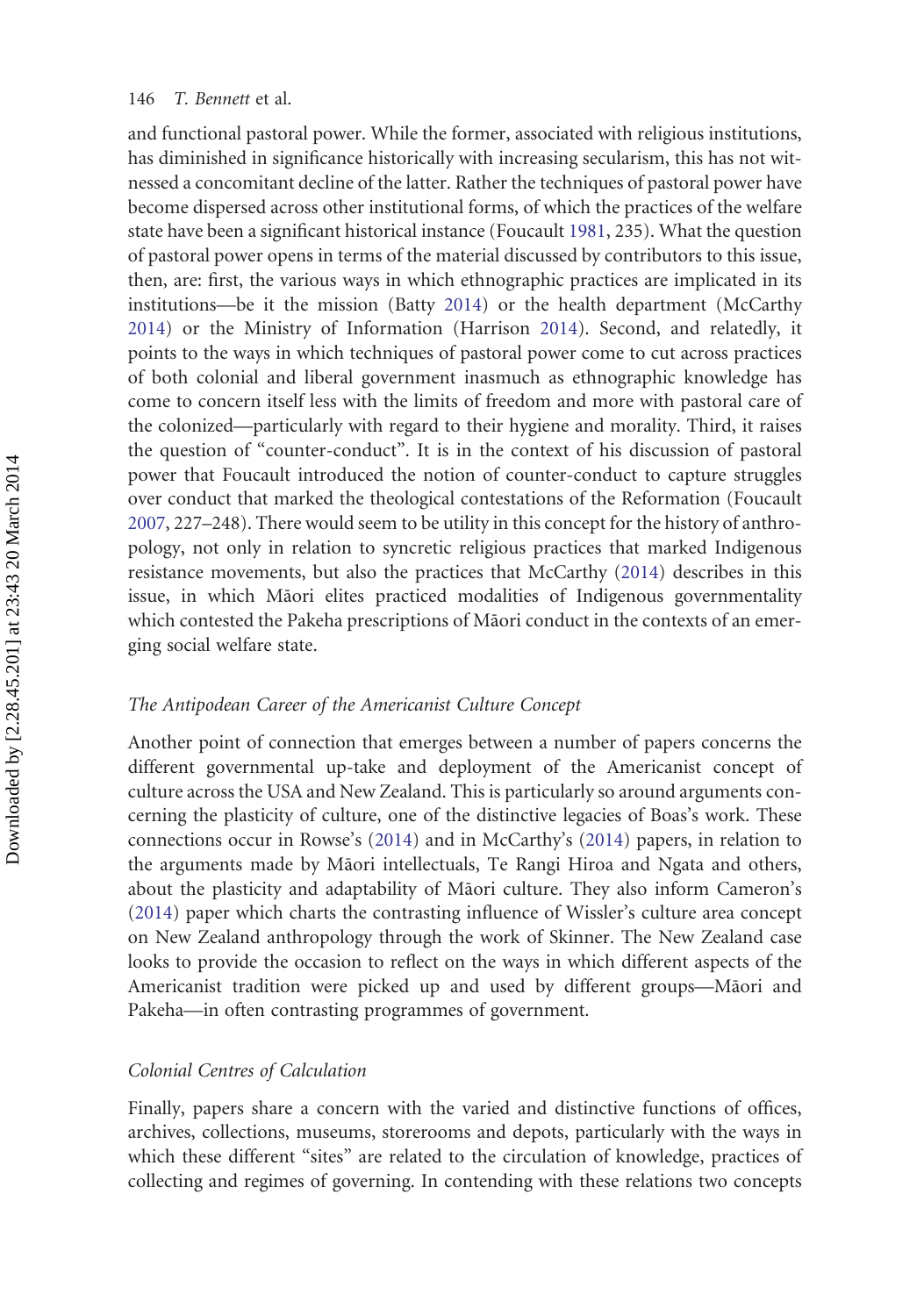have been significant for contributors, the connected notions of "centre of calculation" and "centre of collection". In a number of papers, particularly Dias's ([2014\)](#page-14-0) and Dibley's ([2014\)](#page-14-0), the question of the relationship between such centres is raised in ways that come to qualify Latour's initial formulations. In this they challenge the implicit centre-periphery logic that would seem to accompany Latour when he posits centres of calculation exclusively in the metropole, as sites distant from the field as a site of collecting. Rather, in different ways these two papers identify and stress the importance of local centres of calculation for various articulations of colonial rule. In this there is the implicit suggestion that the exercise of rule in these particular colonial situations enjoyed a degree of independence from their respective metropolitan centres. This resonates with arguments made in a different intellectual tradition by Steinmetz [\(2007](#page-14-0)) with regard to the relative autonomy of "the colonial state field". Edwards' ([2014\)](#page-14-0) paper also contributes to this argument in the sense in which it suggests that the role of immutable and combinable mobiles which were collected at centres of collection and calculation, such as the Colonial Office, was much more complicated than it might first appear; that in some cases, such objects provided material assurances which were perhaps more important than their discursive functions, which have tended to receive greatest attention.

#### Conclusion

The papers in this special issue each provide rich discussions of the complex and changing relations between practices of data collecting, styles of anthropological knowing and modes of governing associated with a number of different anthropological data collecting projects in both colonial and metropolitan contexts. Taken collectively, they point towards new directions for "practical histories" (cf. Pels and Salemink [1999](#page-14-0)) of anthropology in their sensitivity to the socio-technical (and biopolitical) *agen*cements which connected museum, field, metropolis and colony, and the ways in which "anthropological assemblages" became densely entangled in apparatuses of rule throughout the late nineteenth and twentieth centuries.

#### Acknowledgements

We would like to acknowledge the important contribution of the late Henrika 'Riki' Kuklick, who passed away in May 2013, not only to the workshop which formed the origin of this special issue, but also to the history of anthropology and the human and field sciences more generally. Although some of us had only met her for the first time during the workshop, while others were old friends, we all nonetheless benefited from her contributions to the workshop, her insightful comments on each of the papers presented in this collection, and her intelligence, wit and collegiality over the few days we spent together as a group in Sydney in October 2012. Her work on the sociology of knowledge and history of science leave a substantial legacy to which this special issue makes a small, but we hope nonetheless significant, contribution.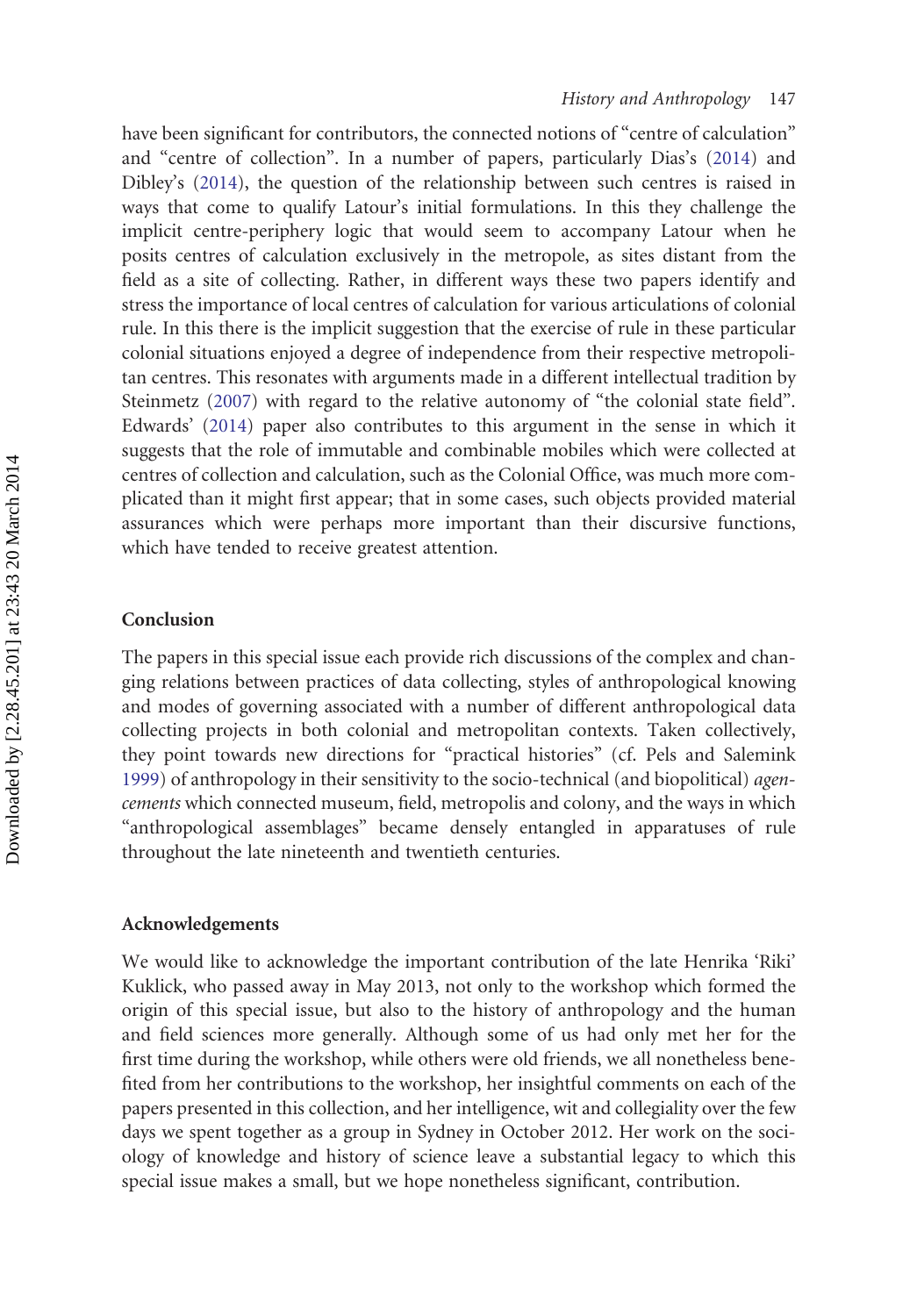<span id="page-13-0"></span>148 T. Bennett et al.

#### **Notes**

- [1] "Museum, Field, Metropolis, Colony: Practices of Social Governance" is an Australian Research Council Discovery project (Award Number DP110103776). The project was awarded to Tony Bennett (convenor) and Fiona Cameron in the Institute for Culture and Society at the University of Western Sydney as Chief Investigators, and to Nélia Dias (University of Lisbon), Rodney Harrison (University College London), Ira Jacknis (University of California, Berkeley), and Conal McCarthy (Victoria University of Wellington) as International Partner Investigators. Ben Dibley was the Research Fellow appointed to the project. The project was also supported by research assistance from Michelle Kelly. For an overview of this project see [http://www.uws.](http://www.uws.edu.au/ics/research/projects/museum_field_metropolis_colony) [edu.au/ics/research/projects/museum\\_](http://www.uws.edu.au/ics/research/projects/museum_field_metropolis_colony)field\_metropolis\_colony.
- [2] The invited participants were Philip Batty (Melbourne Museum), Elizabeth Edwards (Durham University), Henrika Kuklick (University of Pennsylvania), Tim Rowse (University of Western Sydney), Paul Tapsell (University of Otago), Julie Thorpe (University of Western Sydney) and Paul Turnbull (University of Queensland).
- [3] While occasionally used by Deleuze, the term *agencement* has been most fully elaborated in the work of Callon (2005) to engage with the active role played by market devices in structuring market relations. The concept has also been applied to varied processes of collecting and gathering, including censuses which, as Ruppert ([2009\)](#page-14-0) shows, often had a close relationship to anthropological fieldwork practice in the early twentieth century.
- [4] For a related account, see Candea (2013).

#### References

- Batty, Philip. 2014. "The Tywerrenge as an Artefact of Rule: The (Post) Colonial Life of a Secret/Sacred Aboriginal Object." History and Anthropology 25 (2): 296–311.
- Bennett, Tony. 2004. Pasts Beyond Memories: Evolution, Museums, Colonialism. London & New York: Routledge.
- Bennett, Tony. 2009. "Museum, Field, Colony: Colonial Governmentality and the Circulation of Reference." Journal of Cultural Economy 2 (1–2): 99–116. [doi:10.1080/17530350903064097](http://dx.doi.org/10.1080/17530350903064097).
- Bennett, Tony. 2010. "Making and Mobilising Worlds: Assembling and Governing the Other." In Material Powers: Essays Beyond the Cultural Turn, edited by Tony Bennett, and Patrick Joyce, 190–208. London: Routledge.
- Bennett, Tony. 2013. "The 'Shuffle of Things' and the Distribution of Agency." In Reassembling the Collection: Ethnographic Museums and Indigenous Agency, edited by Rodney Harrison, Sarah Byrne, and Anne Clarke, 39–60. Santa Fe, NM: SAR Press.
- Bennett, Tony. 2014. "Liberal Government and the Practical History of Anthropology." History and Anthropology 25 (2): 150–170.
- Bennett, Tony, and Chris Healy, eds. 2011. Assembling Culture. London: Routledge.
- Bennett, Tony, and Patrick Joyce, eds. 2010. Material Powers: Cultural Studies, History and the Material Turn. London: Routledge.
- Callon, Michel. 2005. "Why Virtualism Paves the way to Political Impotence: A Reply to Daniel Miller's Critique of The Laws of the Markets." Economic Sociology: European Electronic Newsletter 6 (2): 3–20. Accessed September 26, 2013. <http://econsoc.mpifg.de/archive/esfeb05.pdf>
- Cameron, Fiona Ruth. 2014. "From 'Dead Things' to Immutable, Combinable Mobiles: H.D. Skinner, the Otago Museum and University and the Governance of Māori Populations." History and Anthropology 25 (2): 208–226.
- Candea, Matei. 2013. "The Fieldsite as Device." Journal of Cultural Economy 6 (3): 241–258. [doi:10.](http://dx.doi.org/10.1080/17530350.2012.754366) [1080/17530350.2012.754366](http://dx.doi.org/10.1080/17530350.2012.754366).
- Clifford, James. 1992. "Travelling Cultures." In Cultural Studies, edited by Grossberg Lawrence, Cary Nelson, and Paula Treichler, 96–116. New York: Routledge.